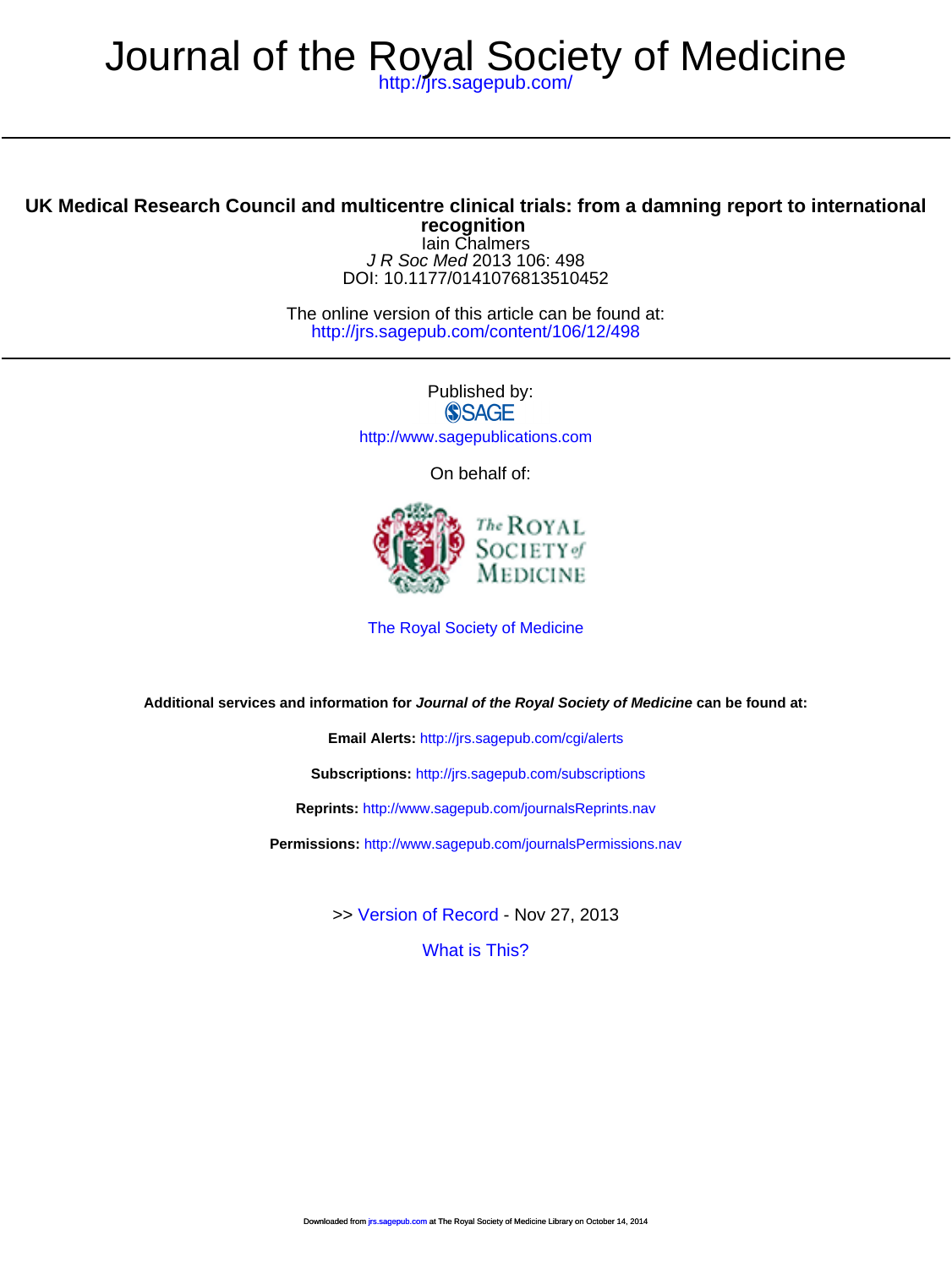

Journal of the Royal Society of Medicine; 106(12) 498–509 DOI: 10.1177/0141076813510452

# UK Medical Research Council and multicentre clinical trials: from a damning report to international recognition

## Iain Chalmers

James Lind Library, Summertown Pavilion, Middle Way, Oxford OX2 7LG, UK Corresponding author: Iain Chalmers. Email: ichalmers@jameslind.net

# Introduction

The UK Medical Research Council (MRC) had its 100th birthday in 2013, and its 'Centenary Timeline' (http://www.centenary.mrc.ac.uk/) contains the following brief reference to the Council's role in the development of clinical trials:

## 1940–1949: Randomised controlled trial design pioneered.

MRC scientists developed what is today the gold standard for clinical trial design while testing streptomycin to treat pulmonary tuberculosis.

The website directs visitors to a *British Medical* Journal video made in 2009, in which Colin Blakemore, a neurophysiologist and former MRC Chief Executive, speaks to John Crofton (a pioneer of tuberculosis trials) and me about how randomisation and blinding in clinical trials has helped to generate reliable evidence to inform clinical practice.

Surprisingly, the MRC itself has been curiously silent about the enduring value of its role in developing clinical trial methods and about the important methodological legacy left by the director of its Statistical Research Unit – Austin Bradford Hill. Stephen Lock,<sup>1</sup> a former editor of the British Medical Journal, has suggested that 'the randomised controlled trial is a British invention' and that Bradford Hill should have had a Nobel prize for his key role in helping to put medicine on a rational scientific footing.

Although the MRC draws attention to some of the influential randomised trials that it has funded, it does not really celebrate the key role it played in the 1950s in developing and applying clinical trial methods (see Appendix 1). The MRC's achievements in this sphere had become clear by the 1970s, yet a two-volume, 700-page history of the MRC published in 1975 (made available on the Centenary website) assigns a mere five pages to 'Clinical evaluation of remedies' and fails to highlight the MRC's role in developing scientifically more robust study designs.<sup>2</sup> This is rather like referring only to uses of the polymerase chain reaction without referring to the fundamental importance of developing the method itself. Furthermore, reference to the important emergence of multicentre controlled trials is recognised in just two lines<sup>3</sup> in the 83-page report of a Wellcome Witness Seminar on clinical research in Britain between 1950 and 1980.<sup>4</sup>

How might the apparent reluctance of the MRC (and others) to take credit for something so creditworthy be explained? Research by Desirée Cox-Maximov, $5$  Ben Toth, $6$  Martin Edwards<sup>7</sup> and Keith Williams<sup>8</sup> helps to explain the Council's lack of interest in controlled clinical trials during the 1930s. More research is needed to gather relevant data and understand the MRC's continuing lukewarm celebration of its role in developing clinical trial methods. I hope this article will help to prompt such research.

# The MRC's first multicentre controlled clinical trial – a bit of a shambles

Methods to improve the design of clinical trials took an important step forward with the adoption of alternate allocation schedules to create similar treatment comparison groups. Alternation began to be used in earnest at the beginning of the 20th century, $9$  notably in research on plague and cholera in India.10–12 The BMJ's response to the Plague Commission's emphasis on this feature of research design suggests that some people at least felt that it was no longer necessary to keep repeating this obviously desirable feature of reliable clinical trials:

[The Commission] lay the chief stress upon the fallacies resulting from an improper selection of control cases. Their lengthy and laboured criticisms on this matter are uninteresting. It is quite obvious that some of the statistics above quoted are unconvincing. The only important point the Commissioners bring out is that the one indisputable guarantee of the efficacy of a serum is its success when applied on the

Reprints and permissions: sagepub.co.uk/journalsPermissions.nav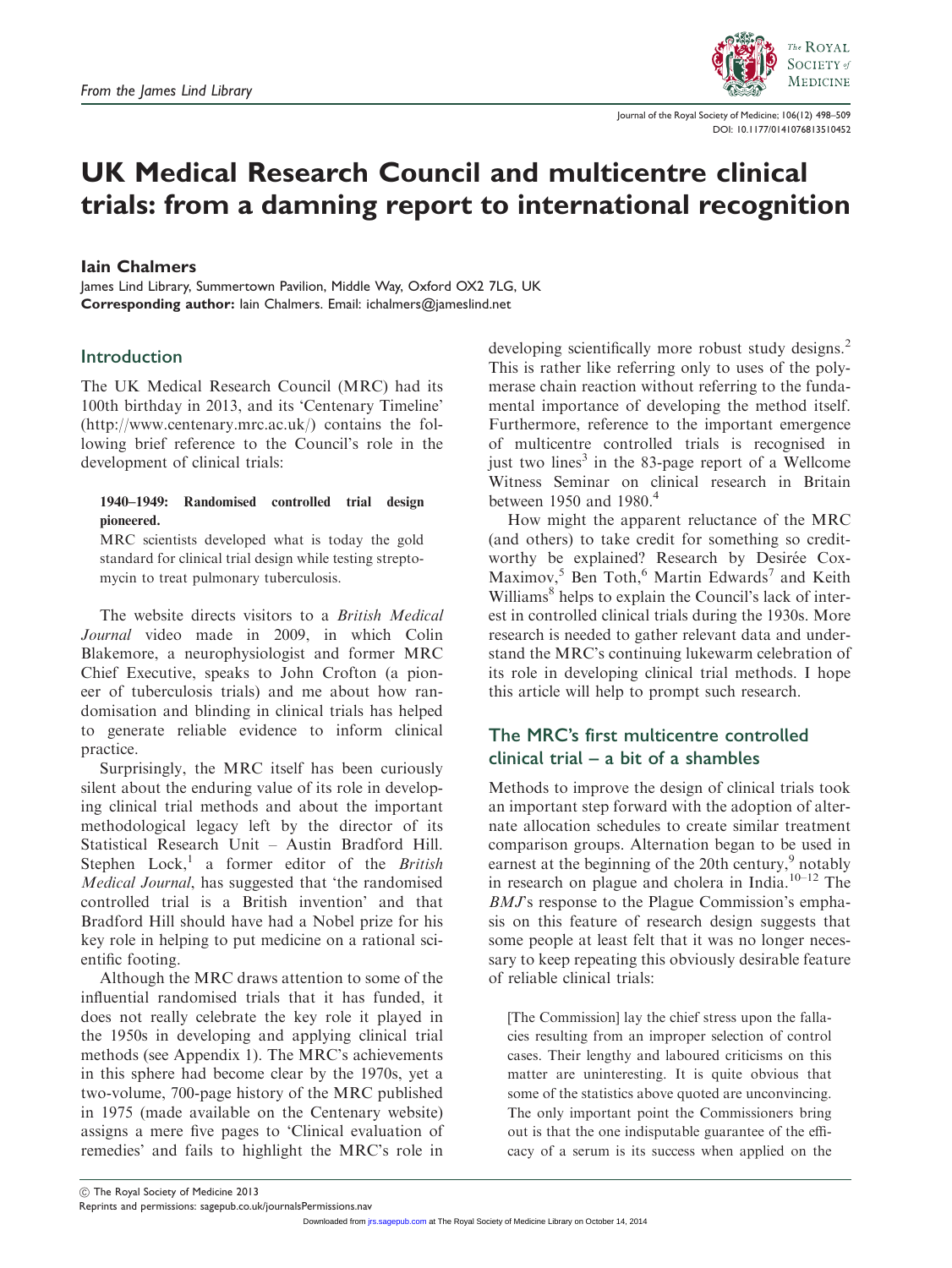''alternate method,'' every personal factor in the selection of cases being rigidly excluded.<sup>13</sup>

Alternate allocation was also a key feature of controlled trials of serum treatment for pneumonia done in the United States during the second and third decades of the 20th century.<sup>14,15</sup> The results of these studies were objectively very encouraging, yet, in Britain, there was widespread scepticism about the value of a treatment that was quite expensive and also tedious to administer.<sup>16</sup> Nevertheless, researchers in Edinburgh<sup>17</sup> and London<sup>18</sup> began to do small alternate allocation trials of serum treatment for pneumonia. Although the MRC had provided a grant to Professor Murray Lyon in Edinburgh to buy serum for his alternate allocation trial, the Council was initially reluctant to get involved because FHK Green preferred a case series approach to a controlled experiment using alternation.<sup>6</sup>

Whatever the reasons may have been for apparently discounting the evidence from the United States, the MRC embarked on what turned out to be a poorly coordinated effort to recast initially separate initiatives in Aberdeen, Edinburgh, Glasgow and London as a multicentre trial, centrally controlled by the Council. In 1931, a year after the Wellcome Physiology Research Laboratory had made serum available to Edinburgh, Aberdeen and St Bartholomew's Hospital in London, Walter Fletcher, secretary of the MRC, passed responsibility for organizing and managing a multicentre trial to the newly formed Therapeutic Trials Committee to control this research,  $^{7,19}$  which had been convened to facilitate relations between drug companies, researchers and clinicians.

The first meeting of the Committee recognised that more data were needed and attempted to include a research group from Glasgow. It drew up a standard scheme of enquiry, which included standardised case and control selection and alternate allocation. It is not clear why the MRC recommended alternate allocation. There is no evidence that it did so on the basis of statistical advice, but there may have been some appreciation that having an alternate scheme at each trial centre would make it easier to combine or compare results.<sup>6</sup>

The four centres were asked to submit their data to MRC staff, who forwarded them to Professor Thomas Elliott, director of the Medical Unit at University College Hospital in London. On 10 November 1933, Professor Elliott chaired a conference to discuss the results, and the MRC asked him to prepare a report for publication, taking into account the variety of interpretations of the data expressed by the investigators (papers at the Public Record Office FD1/2372. Serum treatment of pneumonia).

Some commentators questioned whether the research had actually been needed. As Dr John Cowan of Glasgow wrote in a letter to the Secretary of the MRC:

On the facts available in U.S.A. and at home serum seems to me to be proved to be beneficial in [Type] I and probably proven in [Type] II. It should be available in consequence in ALL hospitals. Why have so many folk - in London and here too - fought shy of it? Why are not Barts etc all using it? The days of controls are no longer possible: it is not fair to them (John Cowan to FHK Green, 17 November 1933).

In a letter to Dr A Landsborough Thompson at the MRC, Stanley Davidson, Professor of Medicine in Aberdeen, wrote:

Nine cases of Type I pneumonia in the control series died, and only one in the treated. We are unable to explain these excellent results except: (1) on the grounds of the beneficial effects of serum, and (2) that these results are exaggerated by chance, owing to the small number of cases involved (LSP Davidson to A Landsborough Thompson, 24 November 1933).

To which FHK Green of the MRC responded:

I have told Professor Elliott that the evidence for the 'miracle of Aberdeen' appears to be unassailable and he has replied that, this being so, it must clearly be a case of go to Peebles for pleasure: go to Aberdeen if you get pneumonia (FHK Green to LSP Davidson, 28 November 1933).

Soon after the conference of investigators organized by Elliott, the MRC asked the then young statistician Austin Bradford Hill to review the study. Bradford Hill produced a detailed critique in an internal and unpublished report dated 22 December 1933. It is very frustrating that this report, which occupies a key place in the history of controlled trials, has been mislaid. The historian Joan Austoker<sup>20</sup> was able to inspect it at MRC Headquarters during the 1980s. She reported that Bradford Hill had questioned the methods used in allocating cases into serum and control groups and that he had stressed that greater effort should be taken 'that the division of cases really did ensure a random selection'.20,21

Data in the report indicate that the alternate allocation scheme had not been rigorously applied. Whatever Bradford Hill's report concluded, it is clear that it must have been devastating: FHK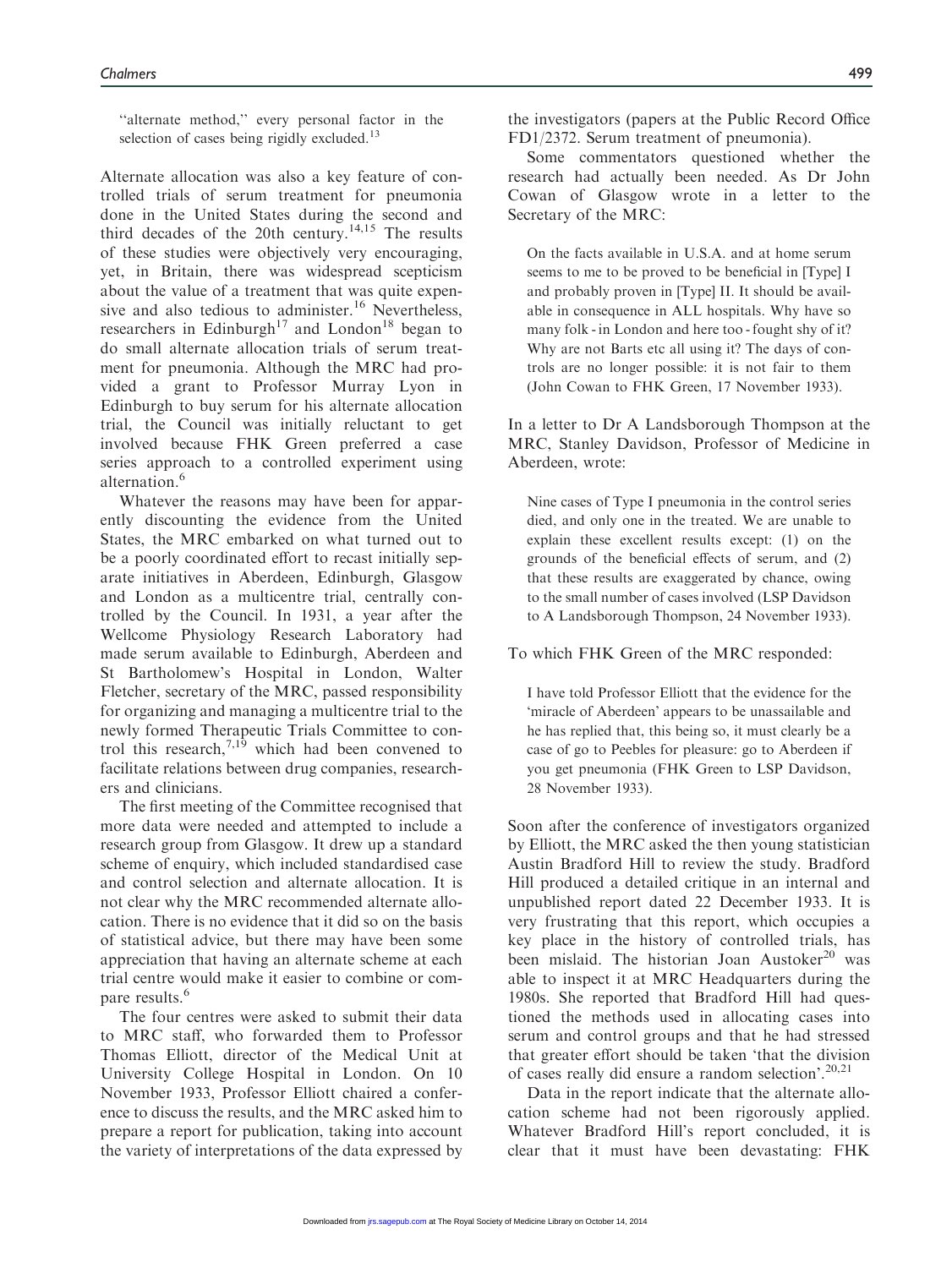Green, Secretary of the MRC, deemed it so damning that it was 'to be kept, not only from public scrutiny, but even from the investigators themselves'.<sup>7,19</sup>

# The published report of a flawed trial – unexpectedly very good in parts

Bradford Hill's criticism of the study almost certainly (see below) led the  $MRC^{22}$  to ask him to help draft the report of this unsatisfactory multicentre trial. Some aspects of the report reveal a methodological sophistication which was not evident among members of the Therapeutic Trials Committee.<sup>6</sup> In 1988, Jan Vandenbroucke<sup>23</sup> noted that the report contains 'a beautiful discussion of selection and comparability of treatment groups'. The section entitled 'Selection of Cases for Treatment' notes that (i) the effects of some treatments are so dramatic and constant that carefully controlled research is not necessary; (ii) serum treatment for pneumonia is not such a treatment; (iii) trying to match patients treated with serum with control patients (to ensure that the two comparison groups were alike in all the respects that mattered) is impractical; and (iv) assigning cases alternately to either a serum group or a control group addressed the need to have two comparable groups of patients.

The opening paragraph of the section reads as follows:

The good results of insulin on patients with diabetes or of liver treatment in pernicious anaemia are so constant that the trial of these remedies in a very few cases was enough to establish their value. With the antiserum treatment of lobar pneumonia the conditions are very different. The action of the serum is only that of a partial factor for good, and its influence may be overwhelmed by an infection that has been allowed several days to establish its dominance in the patient, or by other complicating factors that weaken the patient's resistance. In order to measure precisely what this partial benefit may be it would be necessary to take two groups of cases of identical severity and initial history and compare the sickness and the fatality in each, the one being treated with serum and the other serving as a control. But this is impracticable, for very few cases, even of ''Type 1'' lobar pneumonia, are quite alike, and a sufficient number of similar cases could never be got together under one observer and under similar conditions. Some American workers have sought to avoid this difficulty by using a special system of ratings for the various harmful features of the disease, thus expressing each patient's numerical value in reference to a common standard. Such differentiation seemed too

intricate, and perhaps too much a matter of personal judgement, for the present inquiry. If a straightforward comparison of treated cases with controls, under the average conditions whereby patients succeed one another in the wards of a hospital, could not reveal any advantage for those treated by serum, then common sense would conclude that the use of this remedy should be disregarded in the routine of practical medicine. The method consequently agreed upon for London, Edinburgh and Aberdeen was that alternate cases of lobar pneumonia, taken simply in the order of their admission to hospital, should be used respectively for serum treatment and controls. So far as possible both were treated in the same wards and under the care of the same physicians. In the independent inquiry at Glasgow, however, the ''serum'' cases were treated in the Royal Infirmary, and a series of patients of the same social stratum, admitted during the same period to the Belvedere Isolation Hospital under the care of one physician, served as the control group. It is clear that there may be serious fallacies in any system which contrasts a group of serum treated patients with a control group drawn from a different stratum of the population, or with a control group in a previous year, when the severity of the prevailing pneumonia might have been different.

Later paragraphs in this section of the paper (i) address eligibility criteria; (ii) describe measures to exclude, before allocation, patients deemed unlikely to benefit from serum; (iii) describe the exclusion from the analysis of patients who died less than 24 h after allocation; and (iv) express concern that the sample may have been too small 'for statistical purposes'. The second paragraph reads as follows:

Certain principles of selection were laid down so as to make the data derived from the centres homogeneous, and to exclude from the comparison patients in whom the serum could not be expected to have any effect. For the latter reason all patients admitted later than the fifth day of illness were excluded from the inquiry. Also all patients dying within twenty-four hours of admission to hospital were taken out of the series, though the evident severity of their illness would not have prevented their inclusion at first, either in the control or in the serum group. No case of pneumonia complicated by other obvious disease, such as gross nephritis, advanced heart disease, diabetes, etc., was accepted for either group. All forms diagnosed as bronchopneumonia were also excluded. That these limitations were desirable was agreed upon by all the workers at a preliminary conference on the subject. It will be appreciated, however, that,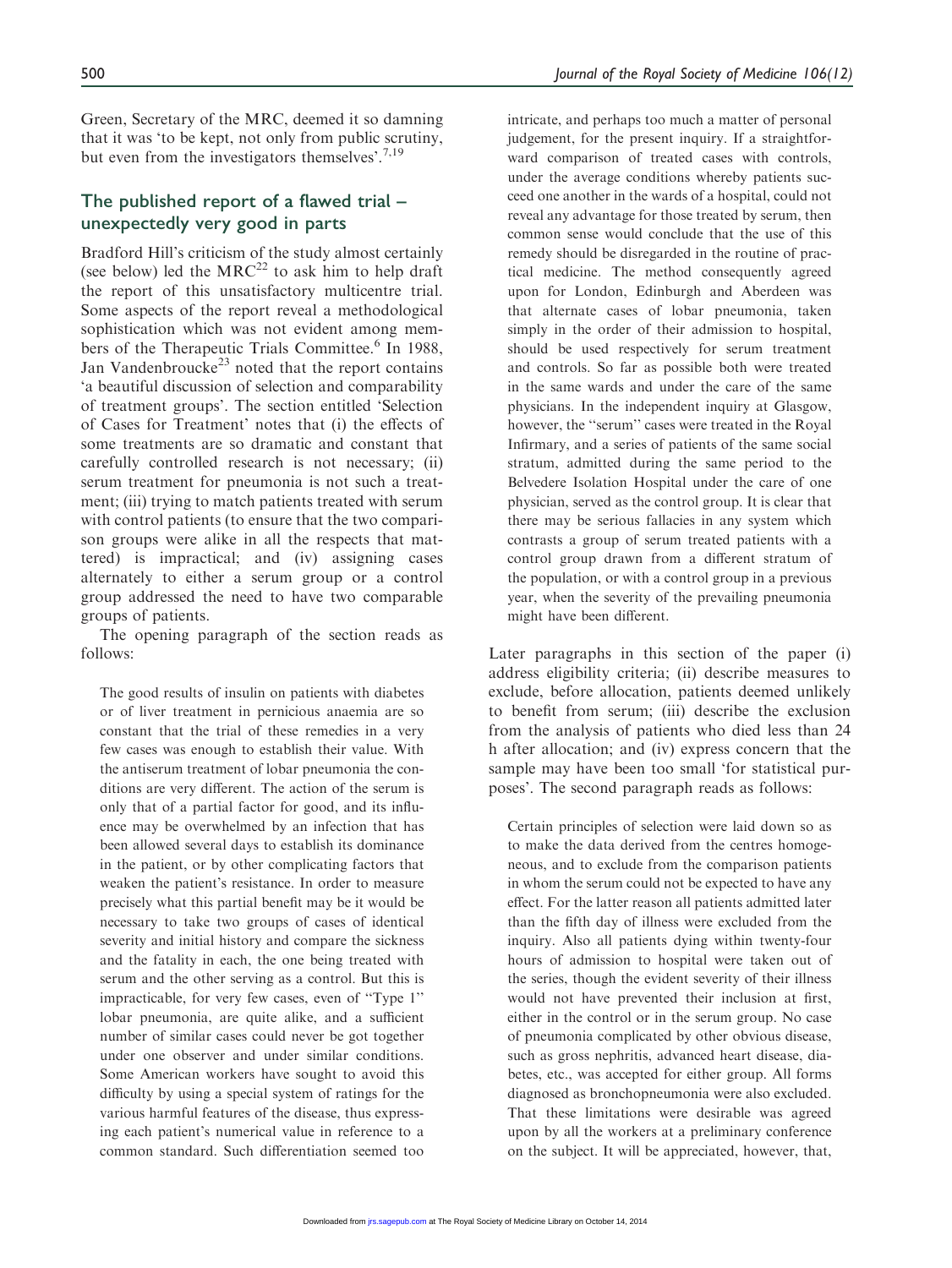with such restrictions, it was difficult in three years to obtain fully adequate data for statistical purposes.

The final paragraph in this section of the BMJ report is also important in the methodological history of clinical trials. It begins by noting the higher casefatality rate in older patients and describes steps taken to reduce the likelihood of chance imbalances in the numbers of older patients between the serum and control groups. It ends by noting the importance of large numbers for reducing chance imbalances in important prognostic factors:

Sex was disregarded, but the question of age was too important to be neglected. Table II from the present series illustrates afresh the well-known fact that the fatality of lobar pneumonia tends to be much greater over the age of 40 than in younger persons. The fortuitous inclusion of a few more elderly patients in one group than the other might influence unfairly the final figures for comparison. It was therefore decided to omit from the series all patients under the age of 20 and over the age of 60, and to classify the remainder into broad age groups. It will be noted that this plan still left altogether unregulated the chance scatter of distribution of patients with severe or mild pneumonia into either the serum or the control groups, and also of those for treatment early or relatively late in the progress of the disease. It was thought better not to attempt a deliberate sorting of cases in respect of mildness or severity, but to trust that the distortion of chance scatter would become almost negligible in a fairly large number of cases. Reference to a possible influence of the ''severity factor'' on the results is, however, made later in the report.

It is not clear what is implied in the above paragraph by the reference to classifying eligible patients 'into broad age groups', but the next section of the report – entitled 'Statistics of Results' – suggests that it did not involve alternate allocation within strata defined by age. This section also draws attention to the fact that only in Aberdeen and London was there strict adherence to an allocation schedule based on alternation:

Subject to the criteria mentioned above, patients at London and Aberdeen were placed in the groups for serum treatment, or for control, alternately in the order of their admission to hospital without selection as to age or severity. At Edinburgh the same general rules and criteria were observed, and there was no selection of cases for serum treatment. But in some wards of the General Infirmary serum was not used throughout the whole period of the inquiry, and consequently the patients from these wards overload the number of controls. In the other wards the alternate case plan was maintained to the end. At Glasgow the alternate case plan was not used, but patients in one hospital were treated with serum and those in another hospital served as controls. Hence it is only at Aberdeen and London that the serum treated cases equal the control cases in number.

The analysis of the results involved comparing observed and expected numbers of deaths – the latter being defined as 'those which would have been recorded if the serum treated groups had died at the same percentage rates as the corresponding controls'. Observed and expected numbers of deaths were compared in strata defined by centre, age of patients and type of pneumonia. Inspection of these many subgroup analyses suggested variations in effects. The report notes, however: 'This raised the question of the chance scatter of patients with poorer prognosis from any cause into either the serum or the control group preponderantly' and goes on to conclude:

The variation in results at the different centres cannot be explained, but they show the difficulties in the way of accurately evaluating a treatment of this nature on the basis of small numbers of cases.

In brief, this report reveals a clear appreciation of (i) possible sources of allocation bias, and ways to reduce it; (ii) concern about the danger of being misled by the play of chance.

In 1988, I sent Bradford Hill a copy of Vandenbroucke's article, and he responded in a letter to me as follows:

Thank you for sending me the Dutch article on the history of the R.C.T. I am interested in his comment on the M.R.C. Therapeutic Trials Committee's report on the serum treatment of lobar pneumonia which contains ''a beautiful discussion of selection and comparability of treatment groups & that this came before the publication of Fisher's Design of Experiments.'' I feel certain that I wrote that para and I had learned from Pearson & Greenwood & Yule (vide the references No 21 & 22). I had applied that teaching to the M.R.C's trial of a vaccine against whooping cough and was itching to apply it in the clinical field. Streptomycin provided the opportunity. Of course later I may have been influenced by Fisher but not very much - in fact in his famous 'tea and milk' experiment I think he was wrong [Austin Bradford Hill to Iain Chalmers, 7 August 1988].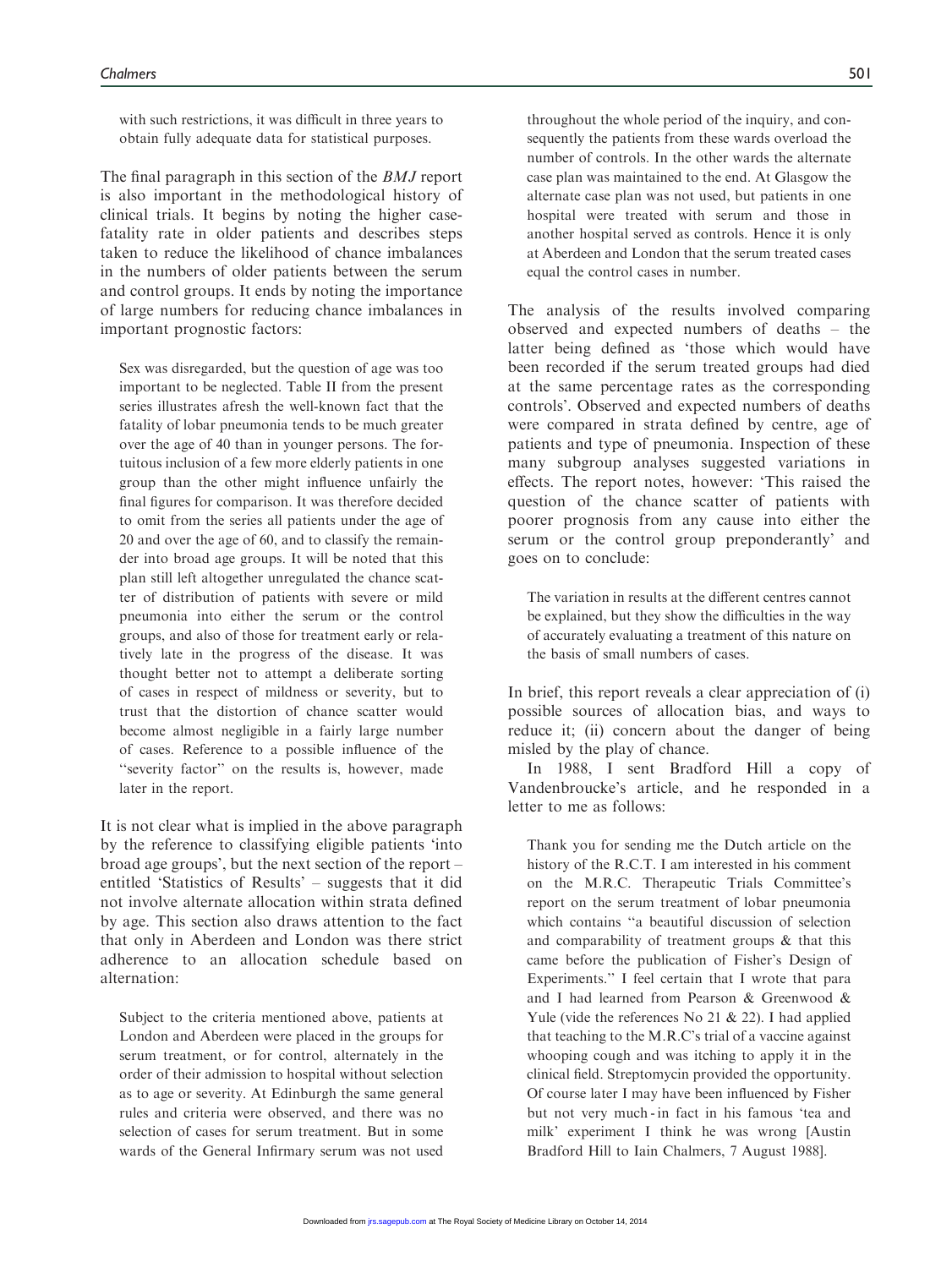# The methodological legacy of the MRC's first multicentre clinical trial

For a decade after the MRC's initial foray into multicentre clinical trials, it made no further attempts to do any more such studies.<sup>24</sup> Nevertheless, the lessons learned from this imperfectly conducted trial did pave the way for the methodologically robust trials that were to become a hallmark of the MRC's work in the 1940s and 1950s.

The limitations of the MRC's first multicentre clinical trial reflected the lack of relevant methodological experience among members of the MRC Therapeutic Trials Committee. As Ben Toth has noted:

During its existence [the MRC Therapeutic Trials Committee] did not organise one rigorous comparative clinical trial, despite prima facie evidence of the problems of not doing so. None of the factors that were later to be recognised as vital to producing meaningful evaluations of therapies were advocated by the TTC.<sup>6</sup>

Although the authors of some articles describing alternate allocation trials done in the late 1930s specify that their reports are 'for the Therapeutic Trials Committee of the Medical Research Council',  $25-28$ Ben Toth's assessment is that controlled trials using alternation were irrelevant to the primary objectives of the Therapeutic Trials Committee. Its objectives were to build on the laboratory approach and the MRC's tradition of biological and physiological standardisation<sup>29</sup> and to support the emergent British pharmaceutical industry.<sup>6</sup>

The lessons from the trial of serum for pneumonia are nevertheless likely to have been very important in leading Bradford Hill and some others within the MRC to go on to design large, methodologically robust trials using concealed allocation schedules. Four years later, in discussing the planning and interpretation of experiments in the Lancet and in the first edition of his book Principles of Medical Statistics, Bradford Hill<sup>30</sup> states that the allocation of alternate cases to the treated and control groups 'is often satisfactory' because 'in the long run (emphasis in the original) we can fairly rely upon this *random allot*ment (my emphasis) of the patients to equalise in the two groups the distribution of other characteristics that may be important'.

This reference to alternate allocation as if it was random allocation was to continue for many years (see Appendix 1). $31-33$  Peter Armitage<sup>34</sup> has commented that Bradford Hill's initial failure to distinguish clearly between alternation and randomisation was due partly to an underestimate of the danger of selection bias and partly to a feeling that alternation would be easier to swallow than randomisation. In an article published half a century later, Bradford Hill<sup>35</sup> wrote:

...I was trying to persuade the doctors to come into controlled trials in the very simplest form and I might have scared them off ...I thought it would be better to get doctors to walk first, before I tried to get them to run.

Bradford Hill goes on in Principles of Medical Statistics to outline how allocation can be done within strata defined by characteristics (such as age) known to have an influence on prognosis. In later editions of his book, Bradford Hill used data from the MRC trial of serum treatment for pneumonia to illustrate how this might be important. In the opening chapter of the 1946 edition, for example, he tabulates data (which cannot be derived from the published report) revealing differences in the age distributions of patients in the serum and control groups in the two centres in the study (Aberdeen and London) where alternation was said to have been used throughout the period of recruitment.<sup>36</sup>

Bradford Hill's text implies that these differences reflect chance; but he may have suspected that they reflected biases introduced by failure to adhere strictly to the alternate allocation scheme. Indeed, in spite of his insistence that alternate allocation must be strictly applied, from the first edition of his book onwards, Bradford Hill<sup>36</sup> does not comment on the fact that the totals of 159 and 163 patients in the serum and control groups are clearly incompatible with strict alternate allocation.

The imperfectly conducted but carefully assessed and reported MRC multicentre trial of serum treatment for pneumonia seems likely to have played a key role in one of the most important methodological advances in the history of clinical trials.37–40 Steps were taken subsequently to conceal allocation schedules from those recruiting participants to prevent foreknowledge of treatment allocations.

The first multicentre MRC trial to do this was the trial of patulin for the common cold, which was designed and run by Philip D'Arcy Hart.<sup>41-43</sup> As he said to me in an interview in 2003:

Everyone had thought we would use alternation, and we thought we were very clever in setting up a scheme with two patulin groups and two placebo groups using letters to designate each of the four groups, then using rotation to allocate people to the different groups... We thought we were doing something completely new. We wanted to muddle people up. In fact we succeeded in muddling ourselves up.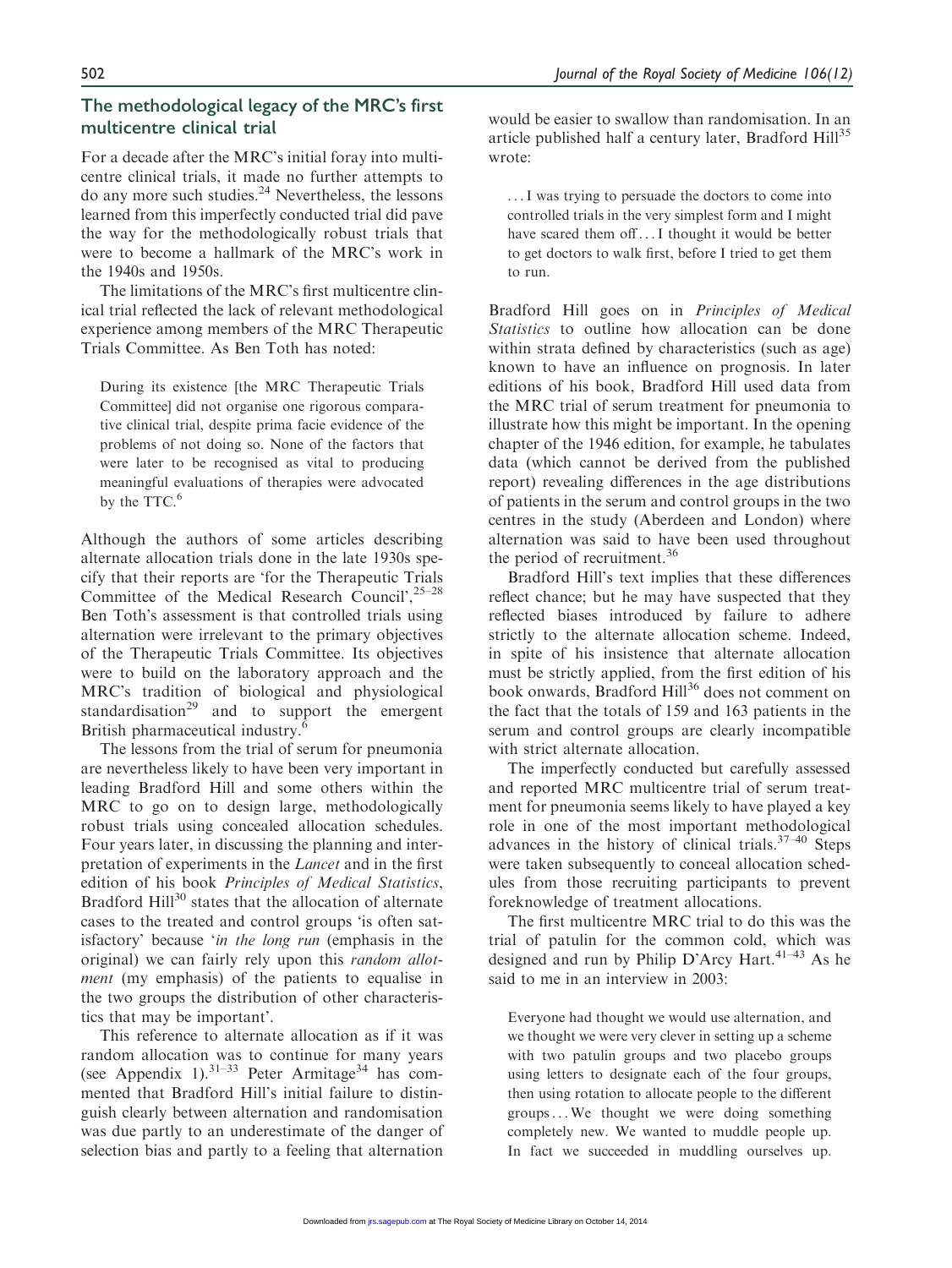We didn't always remember what the letters stood for. None of us was a statistician, but we felt that the patulin trial was the first decently controlled trial the MRC had done (Philip D'Arcy Hart, interview with Iain Chalmers, 2 May 2003).

The exceptional methodological quality of the patulin trial led the MRC to ask Philip D'Arcy Hart and Marc Daniels<sup>44</sup> in its Tuberculosis Research Unit and Austin Bradford Hill from its the Statistical Research Unit<sup>45</sup> to organise a multicentre trial of the then limited supplies of streptomycin for treating pulmonary tuberculosis.<sup>46</sup> The methodological advance manifested in the patulin and streptomycin trials was that they were designed to prevent the problem that had dogged the trial of serum treatment of pneumonia a decade earlier: steps were taken to prevent those involved in allocating people to the comparison groups knowing or predicting correctly which allocation was next in line. It is because this concealment of allocations was more likely to be achieved using random allocation than with alternation that allocation based on random numbers was used in the streptomycin trial. $38,40,47,48$  As Richard Doll<sup>49</sup> observed, randomisation was introduced 'to control allocation biases, not for any esoteric statistical reason'.

# International recognition of the MRC's role in developing the science of clinical trials

Was Stephen Lock<sup>1</sup> justified in suggesting that 'the randomised controlled trial is a British invention'? The streptomycin trial was certainly not the first trial to use allocation based on random numbers,  $50,51$ but it has become iconic and is widely seen as ushering in a new age of clinical trials. The report of the streptomycin trial deserves its iconic status because it is exceptionally clearly written and describes the measures taken to prevent foreknowledge of allocations.

The trial also heralded the beginning of a substantial programme of clinical trials addressing a wide variety of questions (Appendix 1), organised under the aegis of one funder, and exploiting the new opportunities created by creation of a National Health Service. As far as I am aware, there are no examples in other countries of comparable trial development programmes with these features.<sup>52,53</sup>

The MRC did not deliver the randomised controlled trial to the world fully formed. The trial of serum treatments for pneumonia, $^{22}$  and the patulin trial $^{41}$  provided invaluable learning. Each multicentre trial was designed and run under the aegis of a steering committee, which almost always included a

member of staff from the MRC Statistical Research Unit – if not Austin Bradford Hill, then Peter Armitage, Richard Doll, John Knowelden, Donald Reid or Ian Sutherland. However, the learning continued throughout the 1950s. Appendix 1 shows how key methodological aspects of the MRC's multicentre trials were reported, with descriptions ranging from less than 30 words to more than 300 words in length, and the names of representatives of the Statistical Research Unit who were members of trial planning committees. The quotations from the articles reveal that the distinction between random and alternate allocation and the need to conceal allocation schedules from those making decisions about trial recruitment were not always made as clear as they might have been.

An early example of international recognition of the MRC's pioneering work in the design and management of clinical trials was Harvard University's 1952 invitation to Bradford  $Hill<sup>54</sup>$  to speak about 'The Clinical Trial', and the New England Journal of Medicine's decision to publish his talk prominently. International respect for Bradford Hill and other contributors to the MRC programme of clinical trials was made clear in 1959 when the Council for International Organizations of Medical Sciences (CIOMS), which had been established under the joint auspices of UNESCO and WHO, asked Bradford Hill to organise a conference on 'Controlled Clinical Trials'. The meeting was held between 23 and 27 November 1959, in Vienna. Unfortunately, CIOMS does not have any documents relating to the meeting (Sev Fluss, email to IC, 2 August 2013), so it is unclear why Vienna was selected, or who, apart from the speakers, attended.

All those presenting papers were British doctors and statisticians who, together, brought a wide range of practical experiences of clinical trials to the conference. The conference covered general issues, including ethics; aspects of design, management and analysis; trials of surgical as well as medical interventions; and exemplar trials in acute infections, pulmonary tuberculosis, rheumatoid arthritis, coronary thrombosis and cancer. Given the methodological focus of this paper, Peter Armitage's<sup>55</sup> account of 'The construction of comparable groups' is of particular relevance.

The meeting generated an unexpectedly large demand for the background papers prepared for it, so, the following year, these were published as books in English<sup>56</sup> – *Controlled Clinical Trials*, and in French<sup>57</sup> – Les essais thérapeutiques cliniques. These books might reasonably be regarded as the earliest textbooks about clinical trials. Two years later, Bradford Hill<sup>58</sup> drew on the practical experience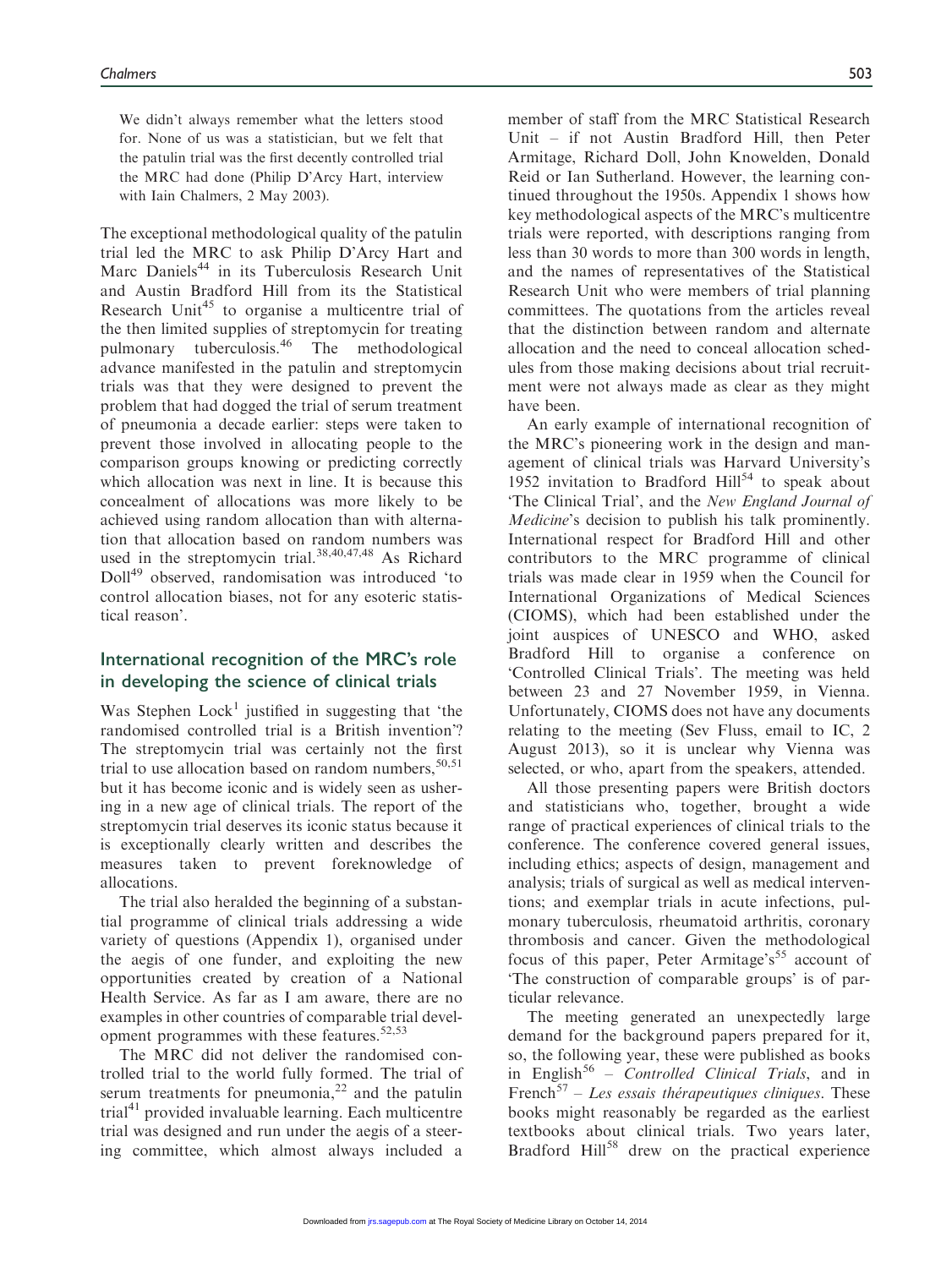that had been acquired between 1948 and 1960 in Statistical methods in clinical and preventive medicine. In that book, he was clearer about what was needed to avoid allocation bias:

The appropriate cases having been accepted, they are allocated at random to one or another of the treatments under study – usually by the use of random sampling numbers ... So that the observer may not be influenced in his decision as to whether or not a patient should be brought into the trial ... it is sometimes wise to deny him any prior knowledge of the treatment which the patient will receive in the event of acceptance.<sup>58</sup>

I hope I have shown that the MRC's 'Centenary Timeline' is wrong to suggest that 'MRC scientists developed the randomized controlled trial design between 1940 and 1949'. The MRC's contribution is far more substantial than this implies, and it was independent of the statistical reasons for using randomisation. It is high time that the Council made more of its achievement.

#### **Declarations**

Competing interests: None declared

Funding: None declared

Ethical approval: Not applicable

Guarantor: IC

Contributorship: Sole author

Acknowledgements: The author thanks many people for help with this paper, particularly to Peter Armitage for sharing his firsthand knowledge of the growth of the Medical Research Council's clinical trials programme after the Second World War, and to Linda Bryder, Mike Clarke, George Davey-Smith, Martin Edwards, Imogen Evans, Jeremy Howick, Stephen Lock, Scott Podolsky, Ben Toth, Ulrich Tröhler and Jan Vandenbroucke for helpful comments on an earlier draft. The author also thanks Rebecca Brice for bibliographic help

Provenance: Invited contribution

#### **References**

- 1. Lock S. The randomised controlled trial a British invention. In: Lawrence G (ed.). Technologies of Modern Medicine. London: Science Museum, 1994, pp.81–7.
- 2. Thomson LA. Half a Century of Medical Research, Vol. 2: The Programme of the Medical Research Council (UK). London: Her Majesty's Stationery Office, 1975, pp.236–41.
- 3. Scadding JG. Comment. In: Reynolds LA and Tansey EM (eds). Clinical Research in Britain, 1950– 1980. Wellcome Witnesses to Twentieth Century Medicine. Vol. 7. London: The Wellcome Trust, 2000, p.97.
- 4. Reynolds LA and Tansey EM. Clinical Research in Britain, 1950–1980. Wellcome Witnesses to Twentieth Century Medicine. Vol. 7. London: The Wellcome Trust, 2000.
- 5. Cox-Maximov D. The Making of the Clinical Trial in Britain, 1910–1945: Expertise, the State and the Public. PhD thesis. University of Cambridge, 1997.
- 6. Toth B. Clinical Trials in British Medicine 1848–1948, with Special Reference to the Development of the Randomised Controlled Trial. PhD thesis. University of Bristol, 1998.
- 7. Edwards MV. Control and the Therapeutic Trial, 1918– 1948. MD thesis. University of London, 2004.
- 8. Williams KJ. British Pharmaceutical Industry, Synthetic Drug Manufacture and the Clinical Testing of Novel Drugs 1895–1939. PhD thesis. University of Manchester, 2005.
- 9. Chalmers I, Dukan E, Podolsky SH and Davey Smith G. The Advent of Fair Treatment Allocation Schedules in Clinical Trials during the 19th and Early 20th Centuries. JLL Bulletin: Commentaries on the History of Treatment Evaluation. See http://www. jameslindlibrary.org (last checked 2011).
- 10. Choksy NH. Professor Lustig's plague serum. Lancet 1900; 2: 291–2.
- 11. Haffkine WM. On preventive inoculation. Proc R Soc London 1900; 65: 252–71.
- 12. Bannerman WB. Introduction. In: Bannerman WB (ed.). Serum-Therapy of Plague in India. Scientific Memoirs by Officers of the Medical and Sanitary Departments of the Government of India. Calcutta, India: Office of the Superintendent of Government Printing, 1905, pp.1–27.
- 13. Report on the Indian Plague Commission. Br Med J 1902; 1: 1155–61.
- 14. Podolsky SH. Pneumonia before Antibiotics: Therapeutic Evolution and Evaluation in Twentieth-Century America. Baltimore, MD: Johns Hopkins University Press, 2006.
- 15. Podolsky SH. Jesse Bullowa, Specific Treatment for Pneumonia, and the Development of the Controlled Clinical Trial. JLL Bulletin: Commentaries on the History of Treatment Evaluation. See http://www. jameslindlibrary.org (last checked 2008).
- 16. Worboys M. Treatments for pneumonia in Britain 1910–1940. In: Löwy I (ed.). Medicine and Change: Historical and Sociological Studies in Medical Innovation. Paris: Les Editions INSERM, 1993, pp.317–35.
- 17. Physicians to the Royal Infirmary, Edinburgh. A report on lobar pneumonia: treatment by concentrated antiserum. Lancet 1930; 2: 1390–94.
- 18. Armstrong RR and Johnson RS. Treatment of lobar pneumonia by anti-pneumococcal serum. BMJ 1932; 2: 662–65.
- 19. Edwards MV. Control and the Therapeutic Trial: Rhetoric and Experimentation in Britain, 1918–48. Wellcome Series in the History of Medicine. Amsterdam: Rodopi, 2007.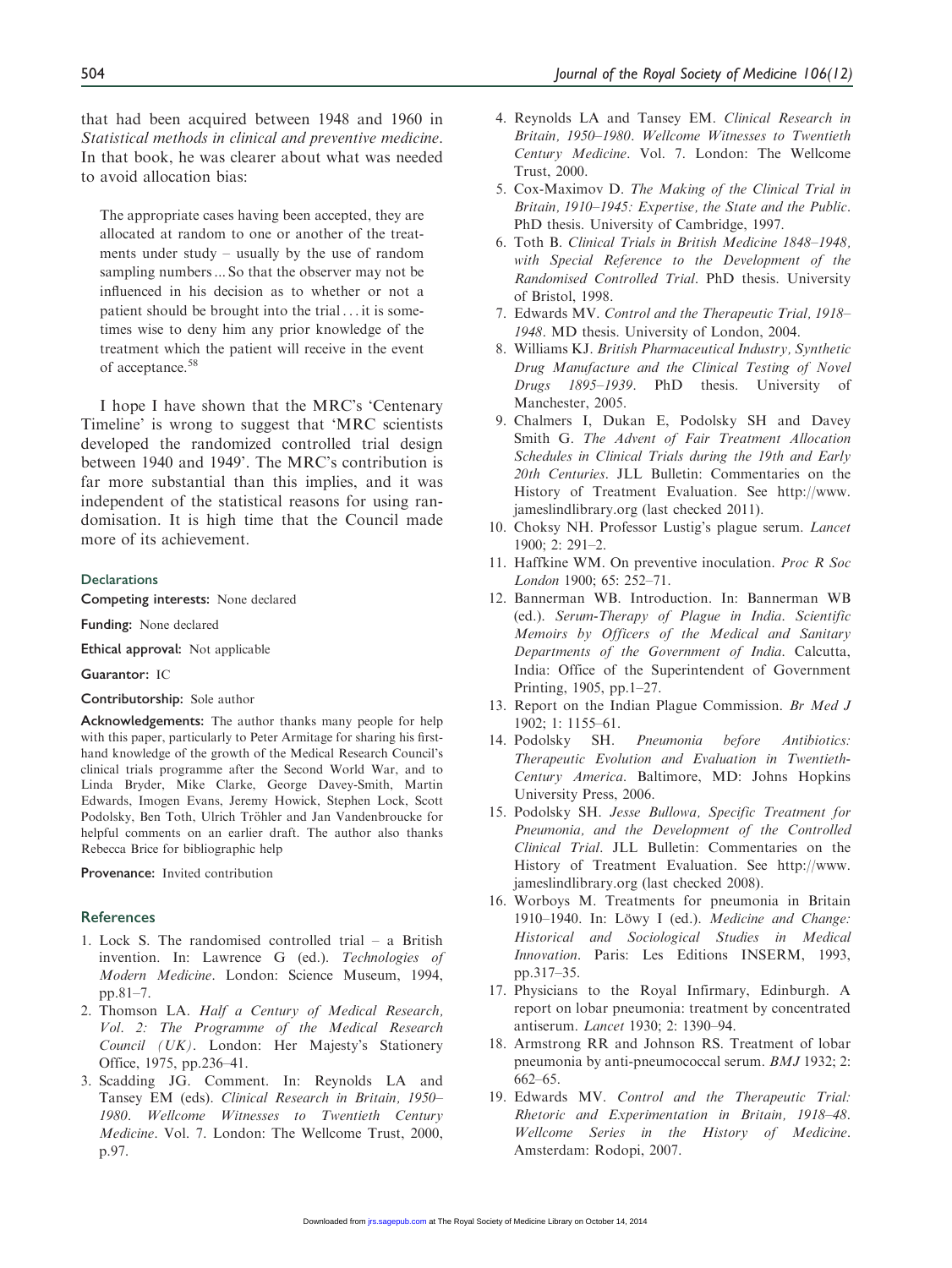- 20. Austoker J and Bryder L. The National Institute for medical research and related activities of the MRC. In: Austoker J and Bryder L (eds). Historical Perspectives on the Role of the MRC. Oxford: Oxford University Press, 1989, pp.35–57.
- 21. Hill AB. Medical Research Council 1487, VI: A. Serum treatment of pneumonia. 22 December 1933. In: Austoker J and Bryder L (eds). The National Institute for Medical Research and Related Activities of the MRC. In: Austoker J, Bryder L, eds. Historical Perspectives on the Role of the MRC. Oxford: Oxford University Press, 1989:35–57.
- 22. Medical Research Council. The serum treatment of lobar pneumonia. BMJ 1934; 1: 241–45.
- 23. Vandenbroucke JP. A short note on the history of the randomized controlled trial. J Chronic Dis 1987; 40: 985–87.
- 24. Bryder L. The Medical Research Council and Clinical Trial Methodologies before the 1940s: The Failure to Develop a 'Scientific' Approach. JLL Bulletin: Commentaries on the History of Treatment Evaluation. See http://www.jameslindlibrary.org (last checked 2010).
- 25. Bray GW and Witts LJ. Pseudo-ephedrine in asthma. Lancet 1934; 1: 788–90.
- 26. Snodgrass WR and Anderson T. Prontosil in the treatment of erysipelas: a controlled series of 312 cases. BMJ 1937; 2: 101–4.
- 27. Snodgrass WR and Anderson T. Sulphanilamide in the treatment of erysipelas: a controlled series of 270 cases. BMJ 1937; 2: 1156–9.
- 28. Anderson T. Sulphanilamide in the treatment of measles. BMJ 1939; 1: 716–8.
- 29. Lewis T. Angina pectoris associated with high blood pressure and its relief by amyl nitrate. Heart 1930; 14: 305–27.
- 30. Hill AB. Principles of Medical Statistics. Vol 5. London: Lancet, 1937.
- 31. Diehl HS, Baker AB and Cowan DW. Cold vaccines: an evaluation based on a controlled study. J Am Med Assoc 1938; 111: 1168–73.
- 32. Armitage P. Randomisation and Alternation: A Note on Diehl et al. JLL Bulletin: Commentaries on the History of Treatment Evaluation. See: http://www. jameslindlibrary.org (last checked 2002).
- 33. Anderson T and Ferguson MS. Comparative effect of sulphonamide and penicillin in pneumonia. Lancet 1945; 2: 805–8.
- 34. Armitage P. Bradford Hill and the randomized controlled trial. Pharm Med 1992; 6: 23–37.
- 35. Hill AB. Memories of the British streptomycin trial in tuberculosis: the first randomized clinical trial. Control Clin Trials 1990; 11: 77–9.
- 36. Hill AB. Principles of Medical Statistics. Vol 7. London: Lancet, 1946.
- 37. Chalmers I. Assembling comparison groups to assess the effects of health care. J Roy Soc Med 1997; 90: 379–86.
- 38. D'Arcy Hart P. A change in scientific approach: from alternation to randomised allocation in clinical trials in the 1940s. BMJ 1999; 319: 572–3.
- 39. Chalmers I. Why transition from alternation to randomisation in clinical trials was made. BMJ 1999; 319: 1372.
- 40. Chalmers I. Comparing like with like: some historical milestones in the evolution of methods to create unbiased comparison groups in therapeutic experiments. Int J Epidemiol 2001; 30: 1170–8.
- 41. Medical Research Council. Clinical trial of patulin in the common cold. Lancet 1944; 2: 373–5.
- 42. Clarke M. The 1944 Patulin Trial of the British Medical Research Council: An Example of How Concerted Common Purpose can get Reliable Answers to Important Questions Very Quickly. JLL Bulletin: Commentaries on the History of Treatment Evaluation. See http://www.jameslindlibrary.org (last checked 2004).
- 43. Chalmers I and Clarke M. The 1944 Patulin Trial: the first properly controlled multicentre trial conducted under the aegis of the British Medical Research Council. Int J Epidemiol 2004; 32: 253–60.
- 44. Crofton J. Marc Daniels (1907–1953). JLL Bulletin: Commentaries on the History of Treatment Evaluation. See http://www.jameslindlibrary.org (last checked 2005).
- 45. Higgs E. Medical statistics, patronage and the state: the development of the MRC Statistical Unit, 1911–1948. Med Hist 2000; 44: 323–40.
- 46. Medical Research Council. Streptomycin treatment of pulmonary tuberculosis. BMJ 1948; 2: 769–82.
- 47. Chalmers I. Statistical theory was not the reason that randomisation was used in the British Medical Research Council's clinical trial of streptomycin for pulmonary tuberculosis. In: Jorland G, Opinel A and Weisz G (eds). Body Counts: Medical Quantification in Historical and Sociological Perspectives. Montreal: McGill-Queens University Press, 2005, pp.309–34.
- 48. Chalmers I. Why the 1948 MRC Trial of Streptomycin used Treatment Allocation based on Random Numbers. JLL Bulletin: Commentaries on the History of Treatment Evaluation. See http://www. jameslindlibrary.org (last checked 2010).
- 49. Doll R. The role of data monitoring committees. In: Duley L and Farrell B (eds). Clinical Trials. London: BMJ Books, 2000, p.97.
- 50. Bell JA. Pertussis prophylaxis with two doses of alumprecipitated vaccine. Public Health Rep 1941; 56: 1535–46.
- 51. Chalmers I. Joseph Asbury Bell and the Birth of Randomized Trials. JLL Bulletin: Commentaries on the History of Treatment Evaluation. See http:// www.jameslindlibrary.org (last checked 2010).
- 52. Tucker WB. The evolution of the cooperative studies in the chemotherapy of tuberculosis of the Veterans' Administration and Armed Forces of the U.S.A. Adv Tuberc Res 1960; 10: 28.
- 53. Dowling H. Emergence of the cooperative clinical trial. Trans Stud Coll Physicians Phila 1975; 43: 20–9.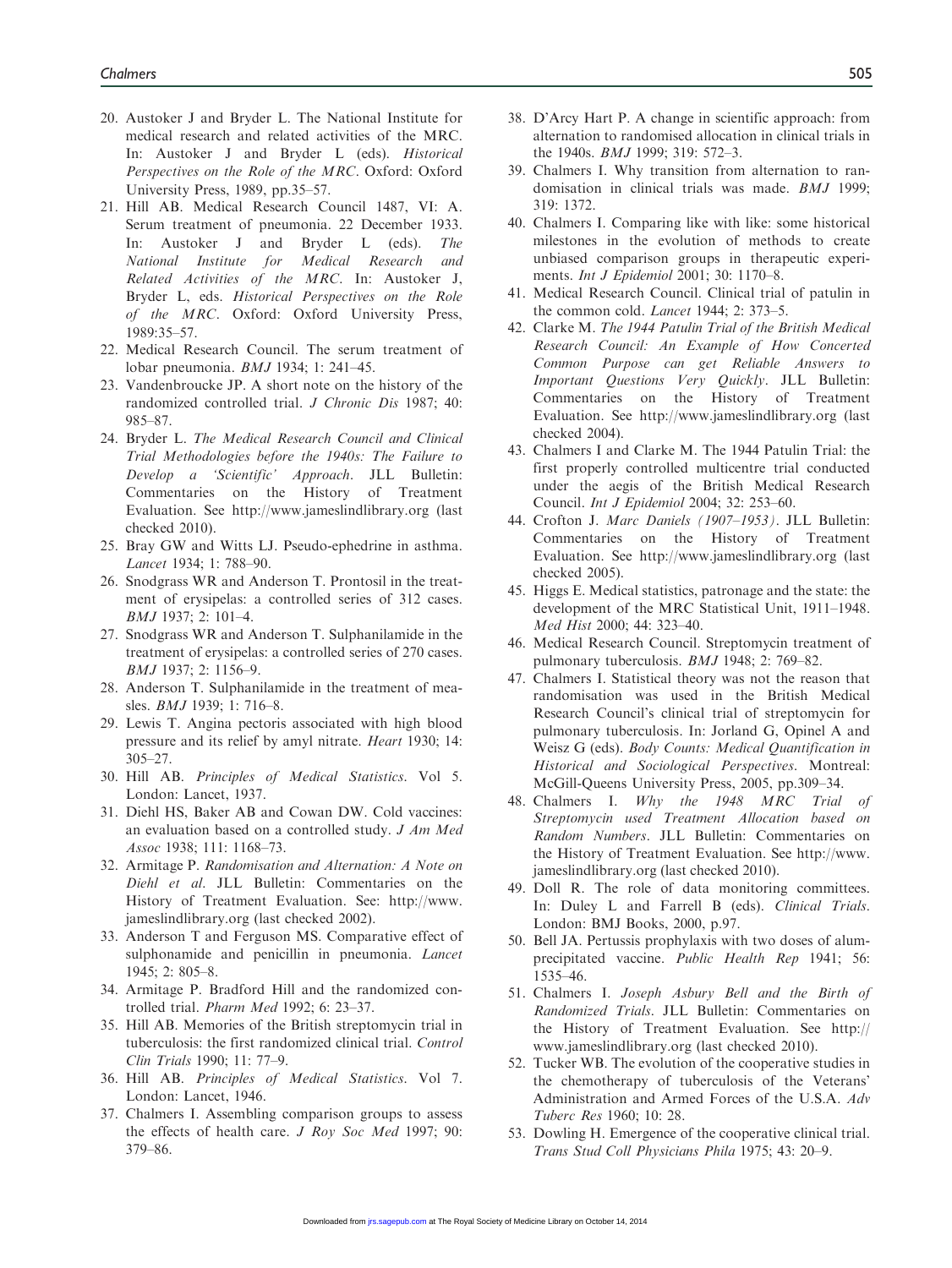- 54. Hill A. The clinical trial. N Engl J Med 1952; 247: 113–9.
- 55. Armitage P. The construction of comparable groups. In: Hill AB (ed.). Controlled Clinical Trials. Oxford: Blackwell Scientific Publications, 1960, pp.14–8.
- 56. Hill AB. Controlled Clinical Trials. Oxford: Blackwell Scientific Publications, 1960.
- 57. Schwartz D, Flamant R, Lellouch J and Rouquette C. Les Essais Thérapeutiques Cliniques: Méthode Scientifique D'appréciation d'un Traitement. Paris: Masson, 1960.
- 58. Hill AB. Statistical Methods in Clinical and Preventive Medicine. Edinburgh and London: Livingstone, 1962.

# Appendix 1

MRC multicentre controlled trials, arranged by year of first substantive report (1944–1960), with text describing methods used to reduce allocation bias

#### Patulin for the common cold

'Recording – Patients were seen by the MO before receiving treatment from the factory nurse or sick-bay attendant. The MO remained ignorant which of the test solutions the patient received and neither the MO nor the nurse knew which contained patulin. At the first attendance the MO filled in the record card and satisfied himself that the patient was in fact suffering from the common cold and not from some condition such as hay fever or ''chronic catarrh''. He then detached the counterfoil and gave it to the patient who took it to the nurse in an adjoining room. The nurse gave out the test solutions in strict rotation, each patient receiving his own bottle of solution from which all treatments were given. The distinguishing letter of the particular solution given was ringed by the nurse on the patient's counterfoil. The record sheet and counterfoil were filed separately by the MO and nurse respectively.' [Lancet 1944;2:373–375] MRC SRU not represented on planning committee.

#### Streptomycin for pulmonary tuberculosis

'The control scheme: Determination of whether a patient would be treated by streptomycin and bed rest (S case) or by bed rest alone (C case) was made by reference to a statistical series based on random sampling numbers drawn up for each sex at each centre by Professor Bradford Hill; the details of the series were unknown to any of the investigators or to the coordinator and were contained in a set of sealed envelopes, each bearing on the outside only the name of the hospital and a number.' [BMJ 1948;2:769–782] Hill on planning committee.

#### Vaccine prevention of whooping cough

'Allocation of Children to the vaccinated and Unvaccinated Groups: On receipt of signed consent forms from the parents, children with no previous history of pertussis or of previous inoculation with pertussis vaccine were classified by sex and placed in one of the following age groups: 6–8, 9–11, 12–14, and 15–17 months; a few children were accepted just after they had reached the age of 18 months. For each age and sex group, sheets were previously drawn up on which vaccine letters A, B, C, and D in random order were repeated a sufficient number of times to deal with all expected volunteers in the appropriate age and sex group. As each child's name was received it was written in the first vacant space on the appropriate sheet, and the vaccine letter opposite the child's name determined what it should receive and was inserted on the child's record card.' [BMJ 1951;1:1463–1471] 'Children in the 1948–51 trials were allocated to a vaccine group in succession as their names were received. In the 1951–4 trials...children born on odd days of the month were allocated to one group and children born on even days to the other.' [BMJ 1956;2:454–462]. Armitage, Hill and Knowelden on planning committee.

#### Antibiotic treatment for whooping cough

'The order in which patients were allocated to the treatments was determined by placing the nine letters in a randomly determined sequence. A separate sequence was constructed for each series of patients in each age and sex group.' [BMJ 1951;1:1463–1471]. Hill on planning committee.

#### Antihistaminic drugs for the common cold

'Whether they were to be given the drug or the dummy was decided randomly, and neither the patients nor the clinical observer knew which any particular patient had received.' [BMJ 1950;2:425-431] Hill on planning committee.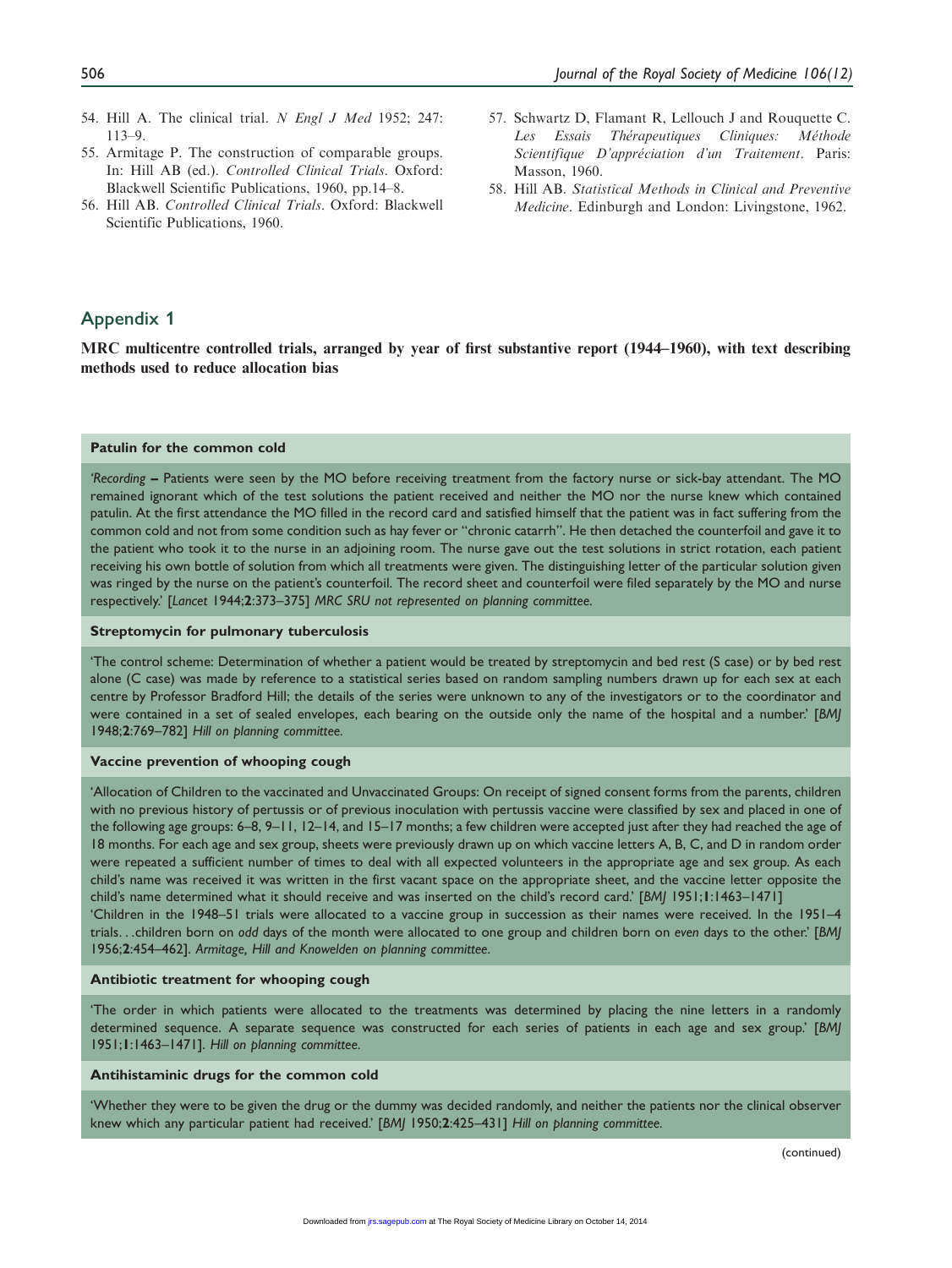#### **Continued**

#### Intermittent streptomycin for pulmonary tuberculosis

'. . .the same mechanism as in the first Medical Research Council series was used for recruiting and for allotting them at random to the different treatment groups.' [BMJ 1950;1:1224-1230] Armitage on planning committee.

#### Streptomycin and PAS for pulmonary tuberculosis

'After selection by the panel, the determination of the treatment group (P, S, or SP) in each case was made by reference to a randomly constructed list (based upon random sampling numbers) held confidentially in the Tuberculosis Research Unit.' [BMJ 1950;2:1073–1085] Hill on planning committee.

#### Antibiotics for pneumonia

'Allotment to Treatment Groups – For each hospital three series of cards were made up, each containing an equal number bearing the words ''aureomycin'', ''chloramphenicol'', or ''standard''. These cards were put in blank envelopes, placed in random order, and then given serial numbers. When it had been decided on admission that a patient had pneumonia the next envelope was opened, and in this way the treatment group was determined.' [BM] 1951;2:1361-1365] Knowelden on planning committee.

#### Combined chemotherapy for preventing streptomycin resistance

'After acceptance by the panel the determination of the treatment group in each case was made by reference to a list (based on random sampling numbers) held confidentially in the Tuberculosis Research Unit.' [BM] 1952;1:1157-1162] Hill on planning committee.

#### Isoniazid for pulmonary tuberculosis

'After acceptance for the trial, the determination of the treatment for each case was made by reference to prearranged lists based on random sampling numbers (drawn up in the Statistical Research Unit for each of the subgroups mentioned later and for each hospital); for some of the large hospitals, series of sealed envelopes were prepared by the Tuberculosis Research Unit from these lists, so that the treatment allocated could be determined on the spot; for the others...the treatment was indicated from lists held confidentially by the Tuberculosis Research Unit.' [BMJ 1952;2:735-746] Hill on planning committee.

#### Isoniazid with streptomycin or PAS for pulmonary tuberculosis

'Every other patient has been allocated at random to one of the four treatment series...The number of patients allocated to the S2H series is not intentionally larger than the number in the 10PH series; the difference has arisen by chance as a result of the operation of random allocation in the 50 hospitals.' [BMJ 1953;2:1005–1014]. Hill on planning committee.

#### Vaccine prevention of influenza

'Some 1,200 volunteers in 11 universities and 30 hospitals thus obtained were at each centre inoculated with the vaccines in serial order, so that approximately equal numbers in each centre received one of the vaccines.' [BMJ 1953;2:1173–1177]. Sutherland on planning committee.

#### Treatments for infantile diarrhoea and vomiting.

'Throughout each trial successive cases in each age and severity group were allocated in rotation to the appropriate treatment groups...Minor differences in the numbers of cases appearing in concurrent treatment groups were due partly to errors of allocation in the early stages of the investigation and partly to subsequent exclusions...at two centres trials were conducted ''blind'' – i.e., without the physicians knowing which patients were receiving the trial drug.' [Lancet 1953;2:1163–1169] Doll on planning committee.

#### Cortisone and aspirin for early rheumatoid arthritis

'Allocation to Treatment: ...The clinician at the centre accepted a patient as suitable on the basis of the criteria laid down. Having done so he applied to a central office to know whether the treatment of that patient should be with cortisone or aspirin. At the central office a register had been constructed showing the order in which the treatments were to be applied. It was held by one person. Such a random order of treatments was constructed separately for each of 48 small subgroups of patients...Within each of these small subgroups random sampling numbers were used to give approximately equal numbers of patients on cortisone and aspirin.... In detail, the technique was that on admitting a patient a treatment centre would send particulars of the sex, age and duration of illness to the holder of the register. The prepared list for a person of that sex, age, and duration would be consulted,

(continued)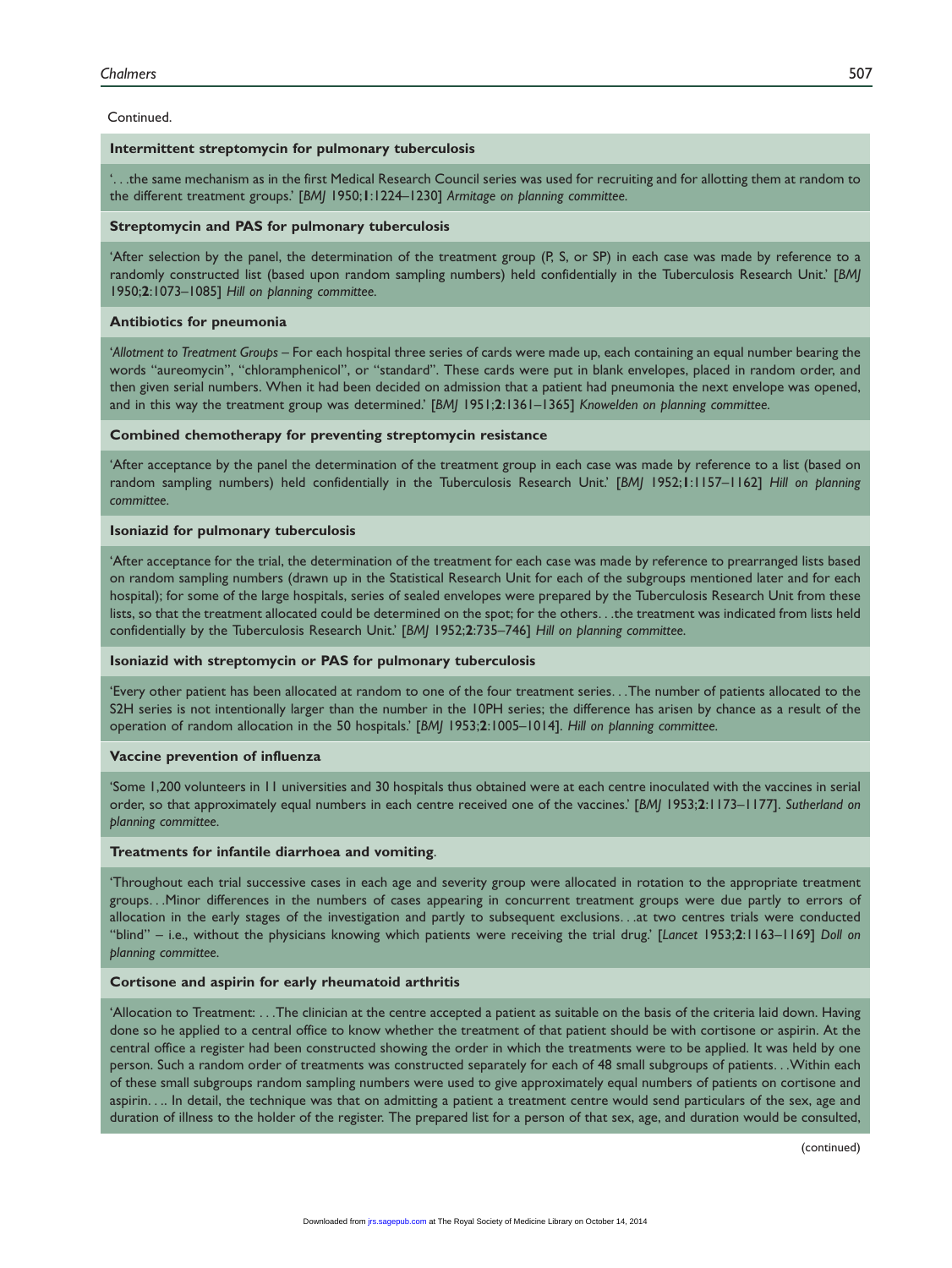#### **Continued.**

the patient's name entered on the next available line, and the nature of the treatment already inscribed on that line would, with supplies of hormone and aspirin, be sent to the treatment centre.' [BMJ 1954;1:1223-1227]. Hill on planning committee.

#### Hormones for diabetes in pregnancy

'...nine centres were asked to cooperate in a centrally planned and controlled investigation...patients were allocated at random to ''hormone-treated'' (H) and ''non-hormone-treated'' (NH) groups...Within each age-parity group, patients were allocated at random to hormone and non-hormone series. Because of the small numbers involved in any one group, equality between the two series was ensured by allocating the first of the patients to be presented at random to one or other form of treatment, the second to the opposite form and so in pairs... When accepted and allocated, patients were give a series number which was attached to the clinic record-sheet and to every bottle of tablets required by each patient throughout her pregnancy. Neither patient nor clinician knew the type of preparation given, and the tablets, active and inert, were identical in size, appearance, taste and packing.' [Lancet 1955;2:833-836] Reid on planning committee.

#### ACTH, cortisone and aspirin for acute rheumatic fever

'Allocation of Patients to Treatment: Patients on admission to the study were divided into two age groups...and into three groups according to the length of time in each case between the date of onset of the attack and the date at which therapy began...For each of these three duration groups, within each age group, and separately for each centre, the three treatments, A.C.T.H., cortisone, and aspirin, were listed in random order for as many patients were as likely to be admitted, using random sampling numbers and keeping the numbers of patients on the three treatments approximately equal in each centre. The co-ordinating centre in each country issued serially numbered and sealed envelopes to the treatment centres. Thus, on admission of a patient of given age and specified duration-from-onset group, the investigator at the treatment centre had merely to open the next available envelope for that particular group to find a statement of the treatments to be applied. He was therefore unable to predict the treatment for his next case. The allocation was both ''blind'' and random. [In a few centres, for varying durations of time, the investigators wished to withhold some patients for other studies. In these instances a pre-determined proportion of the envelopes contained, as an interaction, ''free case''. Such exclusions, therefore, were also ''blind'' and randomly determined, and could not bias the group brought into the study]...The admission report on the patient, and the assignment envelope, were then sent to the co-ordinating centre. If for any special reason the investigator decided in advance that a patient fulfilling the criteria should not be admitted to the study, no envelope was opened. In every such case, however, an admission report was required, together with an explanation as to why the patient had not been admitted. Six such cases were reported in the U.S.; none in the U.K.' [BMJ 1955;1:555–574] Hill on planning committee.

#### Cortisone for chronic asthma

'Allocation to Treatment: The two treatment groups were constituted by random allocation. Patients in one group received cortisone acetate and in the other group placebo tablets.' [Lancet 1956;2:798–803]. MRC SRU not represented on planning committee.

#### Preventing thrombophlebitis after intravenous infusions

'Seven hospitals took part in the trial. Several methods were used to ensure random use of a rubber or plastic set. Thus in one hospital, the choice of set depended on the day of admission, in other hospitals it depended on whether the patient's hospital number was odd or even, and in others the type of set was alternated between consecutive cases.' [Lancet 1957;1:595–597] Armitage on planning committee.

#### Vaccine prevention of poliomyelitis

'...it was impossible to adopt the ideal of a controlled trial in which children were randomized to two groups, one to receive vaccine and the other placebo injections. It was, however, anticipated that the demand for vaccine would be in excess of the supply. If this were so it was intended to compare the incidence of poliomyelitis in those who received vaccine with those who wanted it but for whom none was available. As a form of random allocation the selection of children to be vaccinated was to be made according to month of birth.' [BMJ 1957;1:1271–1277] Hill and Knowelden on planning committee.

#### Cortisone and prednisone for rheumatoid arthritis

'Allocation of Treatment: At each participating centre pairs of patients were matched as closely as possible for age, sex, duration of disease, and duration of previous cortisone therapy. One of each pair, selected randomly, continued to receive cortisone acetate; the other was changed to prednisone acetate.' [BMJ 1957;2:199-202] Hill on planning committee.

(continued)